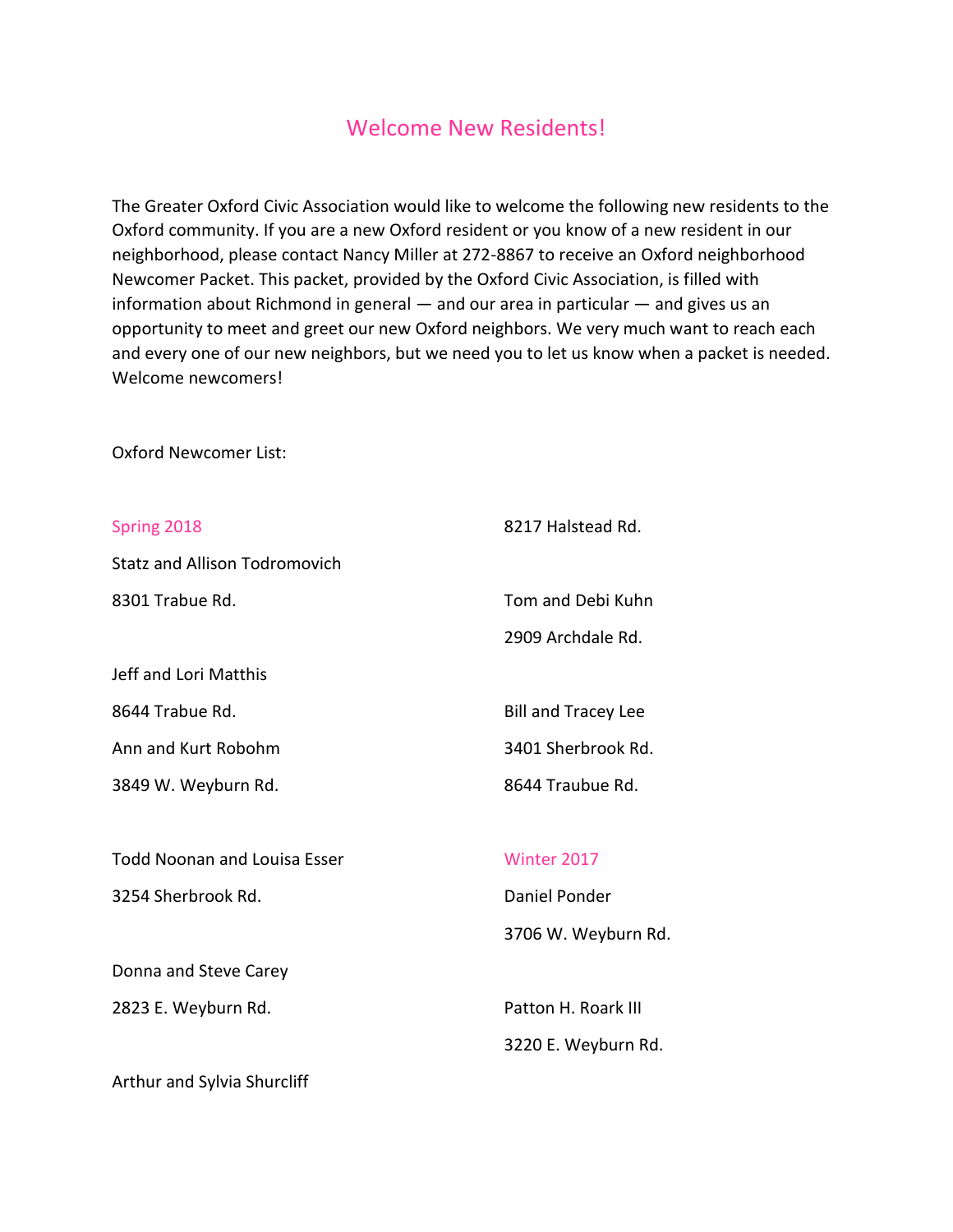Jesse Santillian and David McKeel 3809 Whitewood Rd.

## Fall 2017

William B. Smith 4636 Arrowhead Road

Tina Palmer and Tony Cord 8143 Riverside Drive

John and Susan Quinlan 3280 Sherbrook Road

Bekah and James Merritt 2844 Bicknell Road

Elizabeth and Brian Dena 8249 Barningham Road

Dan Szajta 4225 Wyncliff Road

Dave and Joanie Evans 3840 W. Weyburn Road

Thomasine Baynard

3339 Sherbrook Road

Michael and Melanie Southward 2631 E. Weyburn Road

Tiffany and Marck Davenport 8321 Cherokee Road

Alex and Rachel Burton 3000 Archdale Road

Molly and Margo Lentz-Meyer 3347 Sherbrook Road Summer, 2017:

Geof and Tara Hammond 3130 Darnley Drive

Brian and Adrienne Dovell 3008 Bicknell Road

John and Sandra Tory 3016 Bicknell Road

Gwynn Henderson 8209 Ammonett Drive